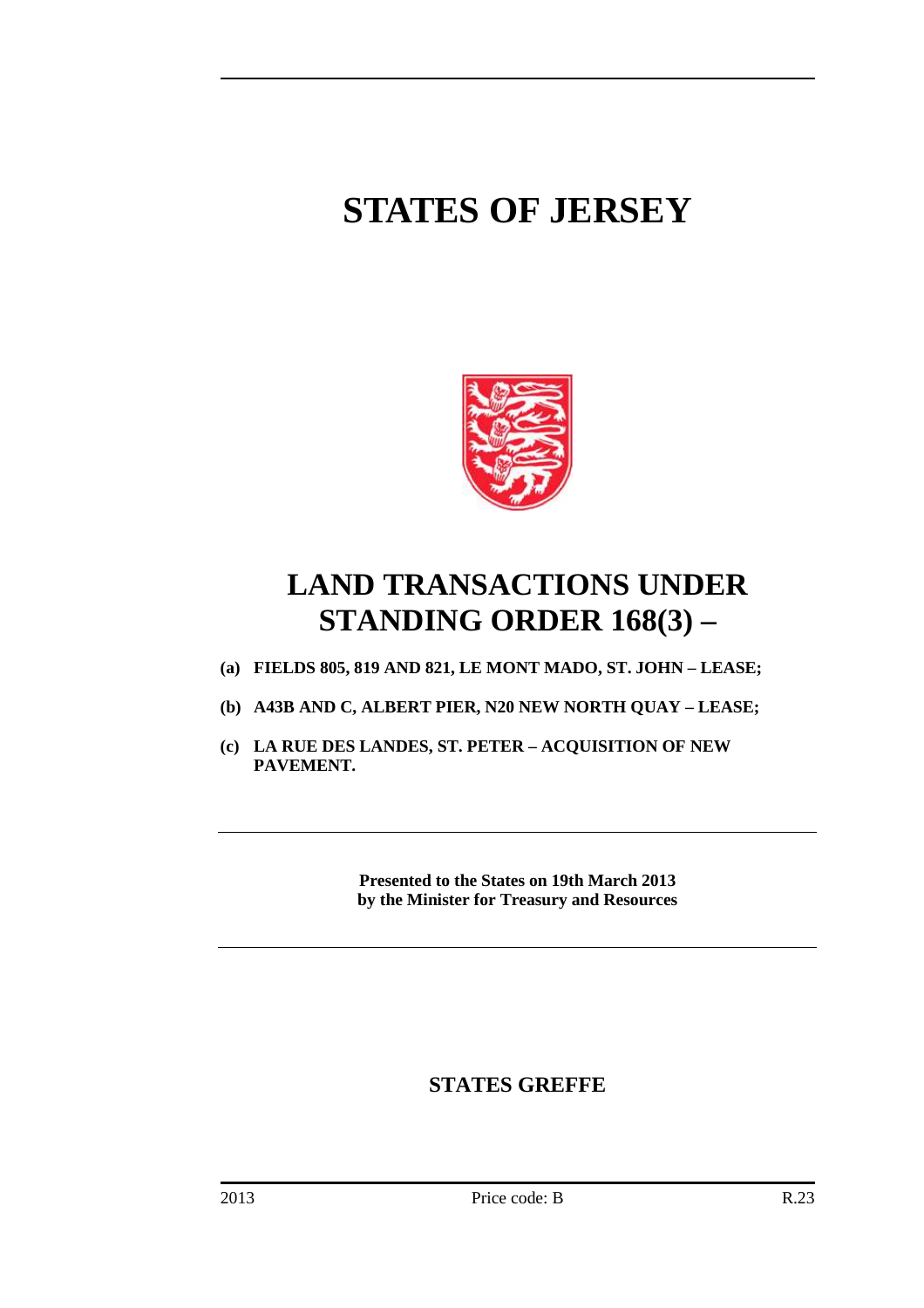#### **REPORT**

**Decision(s):** Under Standing Order 168(3) the Minister for Treasury and Resources hereby notifies the States that he has accepted the recommendation of the Property Holdings Department to agree to the following –

#### **(a) Land transaction –**

- (1) To approve the leasing-out of Fields 805, 819 and 821, Le Mont Mado, St. John, for a term of 5 years with effect from 1st January 2013.
- (2) To confirm the above decision after giving the States 15 working days' notice of the transaction, and to cause the transaction to be completed.

 After the expiry of 15 days following presentation to the States the transaction may be concluded.

 *(Drawing attached at Appendix 1.)* 

 *Further information on this decision can be found on www.gov.je under Ministerial Decisions/Treasury and Resources/Property Holdings (reference MD-PH-2013-0042).* 

#### **(b) Land transaction –**

- (1) To lease out **A43B and C, Albert Pier** for a term of 3 years with effect from 1st January 2013.
- (2) To lease out **N20 New North Quay** for a term of 2 years and 9 months with effect from 1st March 2013.
- (3) To confirm the above decision after giving the States 15 working days' notice of the transaction, and to cause the transaction to be completed.

 After the expiry of 15 days following presentation to the States the transaction may be concluded.

 *Further information on this decision can be found on www.gov.je under Ministerial Decisions/Treasury and Resources/Property Holdings (reference MD-PH-2013-0045).*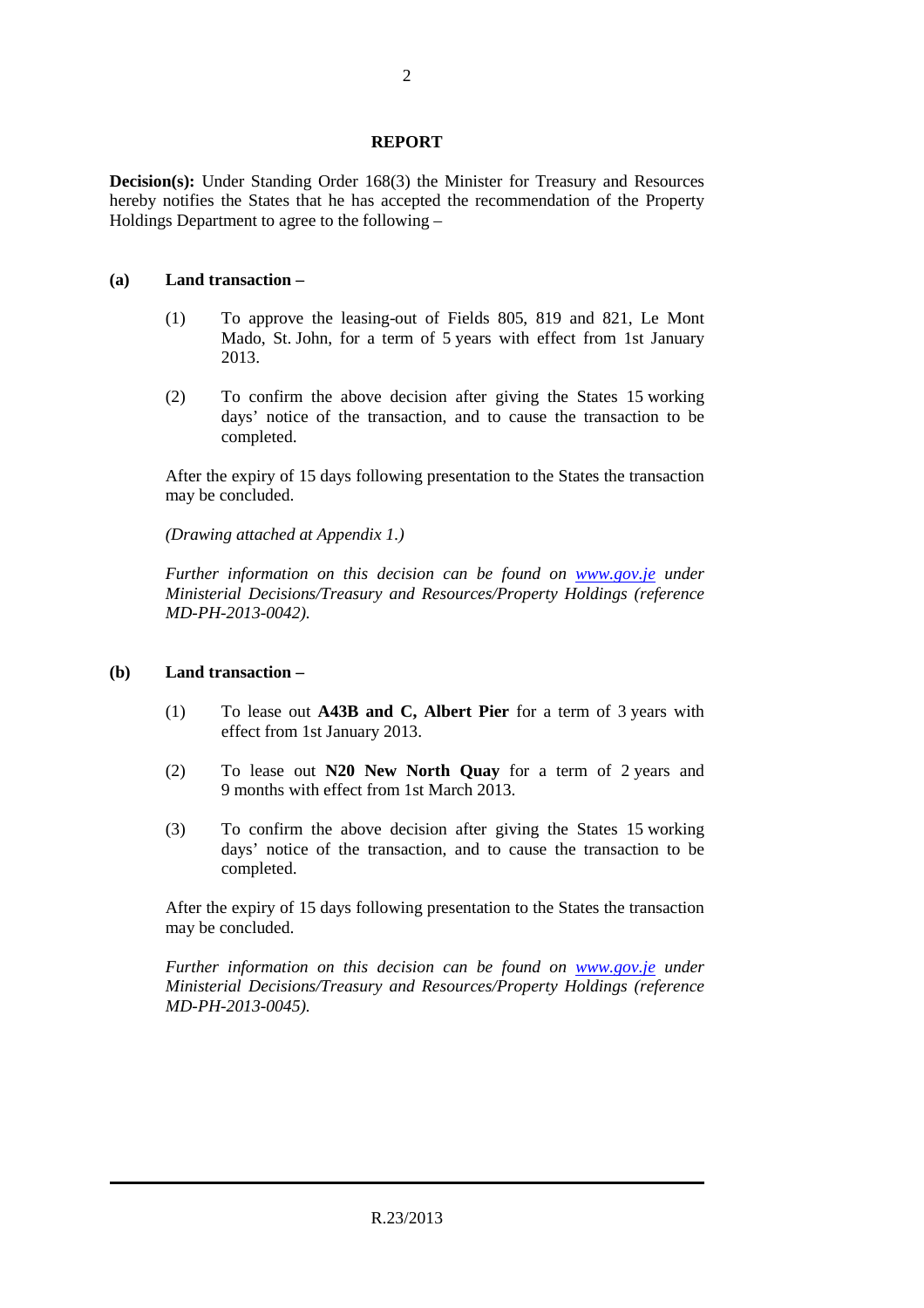#### **(c) Land transaction –**

- (1) To acquire a recently constructed pavement on the west side of La Rue des Landes, St. Peter, the pavement being co-extensive with the Jersey Rugby Football Club's site, with the acquisition being at nil cost, and with each party to meet their own conveyancing fees.
- (2) To confirm in the same contract the existing boundary between L'Avenue de la Reine Elizabeth II and the Jersey Rugby Football Club's site.
- (3) To confirm the above decision after giving the States 15 working days' notice of the transaction, and to cause the transaction to be completed.

 The Minister hereby authorises the Attorney General and the Greffier of the States to pass any contract which is required to be passed on behalf of the Public.

 After the expiry of 15 days following presentation to the States the transaction may be concluded.

 *(Drawing attached at Appendix 2.)* 

 *Further information on this decision can be found on www.gov.je under Ministerial Decisions/Treasury and Resources/Property Holdings (reference MD-PH-2013-0046).*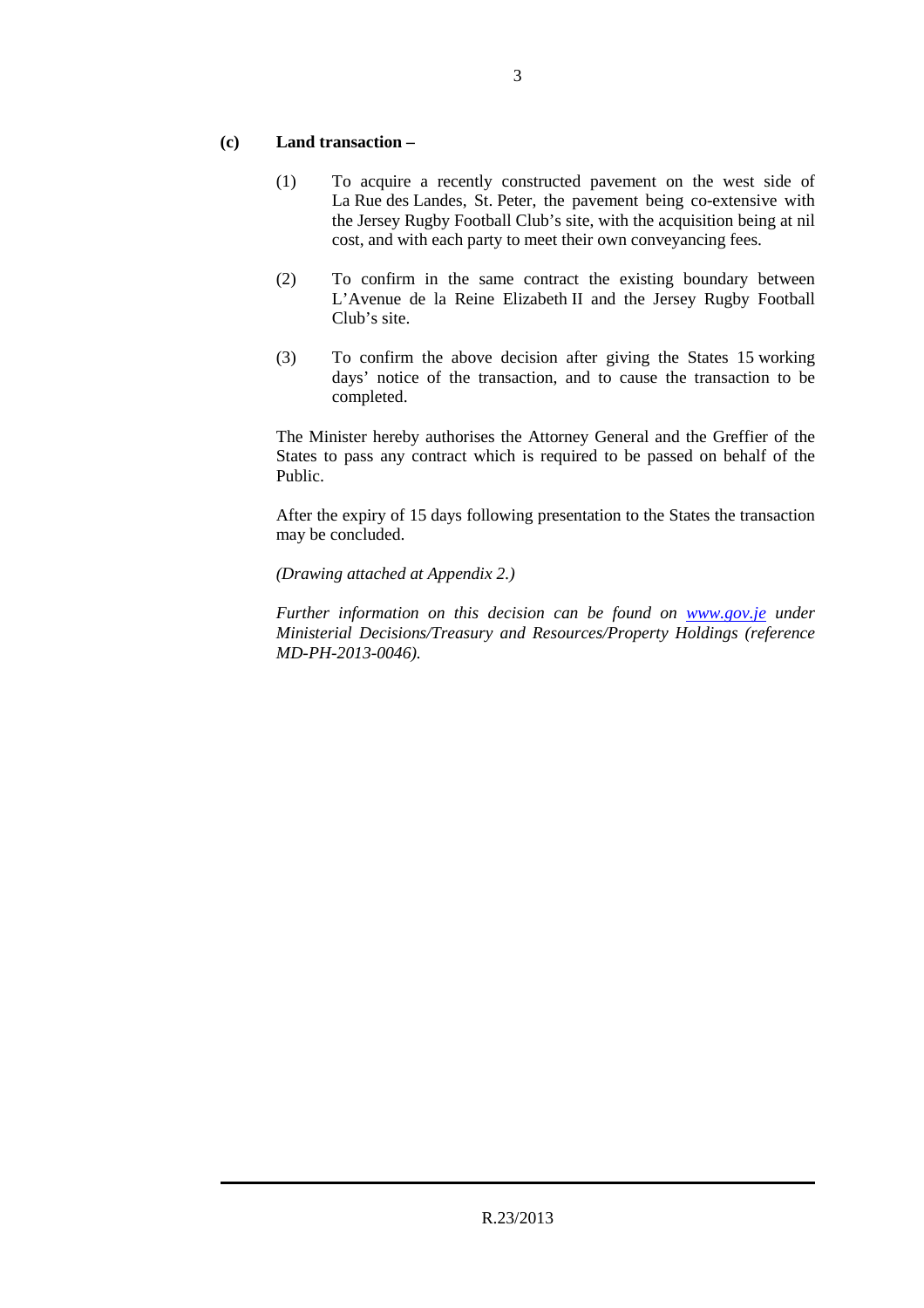**APPENDIX 1**